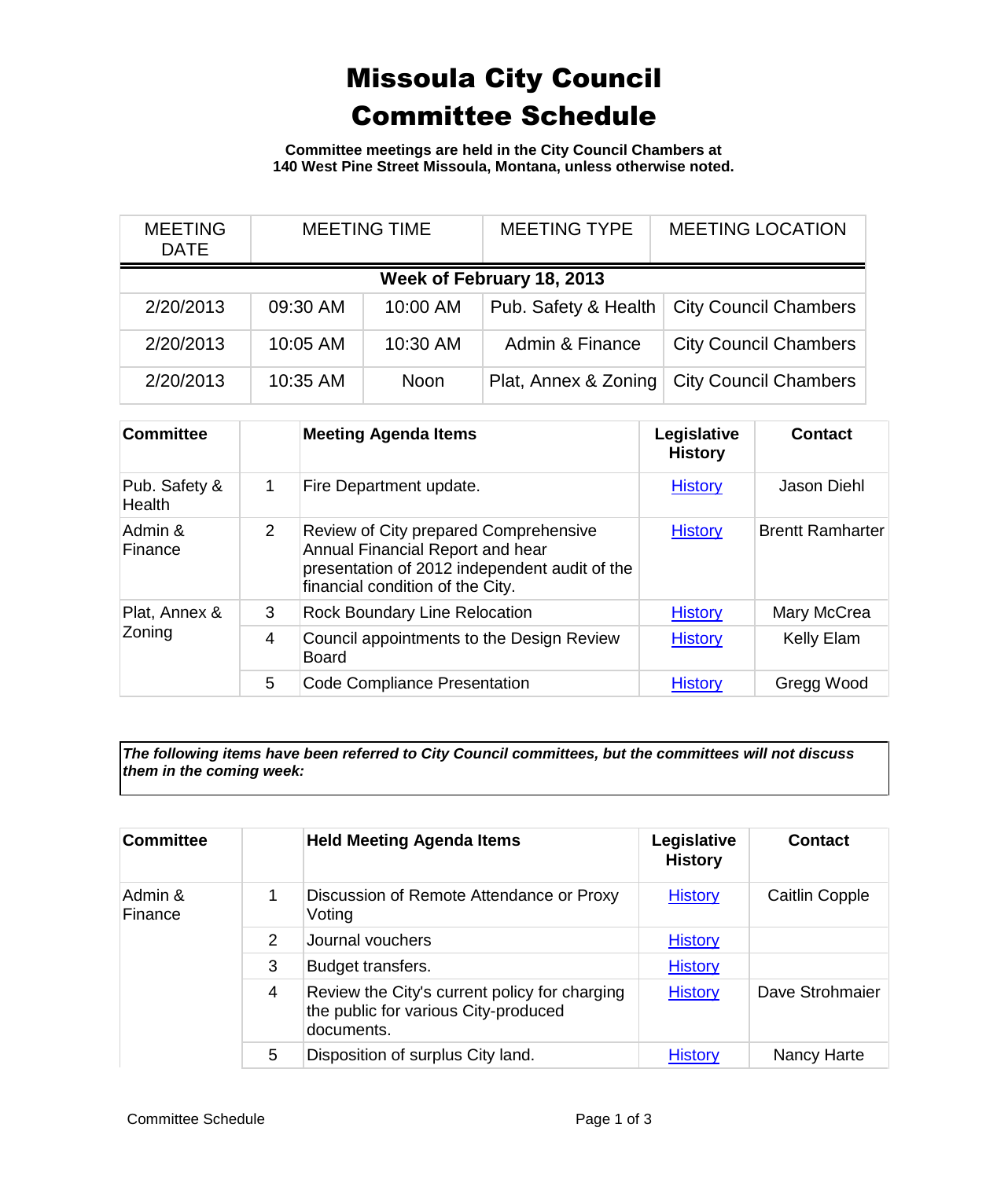## Missoula City Council Committee Schedule

**Committee meetings are held in the City Council Chambers at 140 West Pine Street Missoula, Montana, unless otherwise noted.**

|                         | 6              | <b>Credit Card Processing Contract</b>                                                                                                                                                                                     | <b>History</b> | <b>Brentt Ramharter</b> |
|-------------------------|----------------|----------------------------------------------------------------------------------------------------------------------------------------------------------------------------------------------------------------------------|----------------|-------------------------|
|                         | $\overline{7}$ | <b>Whistle Blower Policy</b>                                                                                                                                                                                               | <b>History</b> | <b>Adam Hertz</b>       |
| Conservation            | 8              | Discuss the City's strategy to complete a<br>boundary survey of Greenough Park.                                                                                                                                            | <b>History</b> | Dave Strohmaier         |
|                         | 9              | Agreement for lighting the Madison St.<br>Pedestrian Bridge                                                                                                                                                                | <b>History</b> | Donna Gaukler           |
| Comm. of the<br>Whole   | 10             | Updates from Council representatives on the<br>Health Board, Community Forum,<br><b>Transportation Policy Coordinating</b><br>Committee, other boards and commissions<br>as necessary. (Ongoing)                           | <b>History</b> | Ongoing                 |
|                         | 11             | Joint meeting of the Mayor, City Council and<br>County Commission; a facilitated quarterly<br>OPG review as directed in the Interlocal<br>Agreement.                                                                       | <b>History</b> | Mayor Engen             |
|                         | 12             | Bi-annual meeting with the Chamber of<br>Commerce                                                                                                                                                                          | <b>History</b> | <b>Marilyn Marler</b>   |
|                         | 13             | Propose the City Council be a member unit<br>of the Missoula Chamber of Commerce.                                                                                                                                          | <b>History</b> | <b>Dick Haines</b>      |
|                         | 14             | Update on Urban Renewal District III (URD<br>III)                                                                                                                                                                          | <b>History</b> | <b>Caitlin Copple</b>   |
| Economic<br>Development | 15             | Identify needs and possible solutions to<br>Missoula's technology infrastructure that<br>would help existing businesses expand and<br>increase the City's competitive advantage in<br>recruiting new companies.            | <b>History</b> | <b>Caitlin Copple</b>   |
| Plat, Annex &<br>Zoning | 16             | Annexation, (see separate list at City Clerk's<br>Office for pending annexations) (Ongoing in<br>committee)                                                                                                                | <b>History</b> |                         |
|                         | 17             | Amend Article 7. Error Corrections and<br>Adjustments to the subdivision regulations to<br>allow for restrictions or conditions placed on<br>a plat by the governing body to be amended<br>or removed by a future council. | <b>History</b> | <b>Jon Wilkins</b>      |
|                         | 18             | Discussion of City planning issues with<br>members of the Planning Board.                                                                                                                                                  | <b>History</b> | <b>Bob Jaffe</b>        |
| Pub. Safety &<br>Health | 19             | Discussion of sexual assault prevention<br>campaign and consideration of unfunded<br>crime victim advocate urban outreach<br>position.                                                                                     | <b>History</b> | <b>Caitlin Copple</b>   |
|                         | 20             | Safety aspects of management of the urban                                                                                                                                                                                  | <b>History</b> | Dick Haines, Jon        |